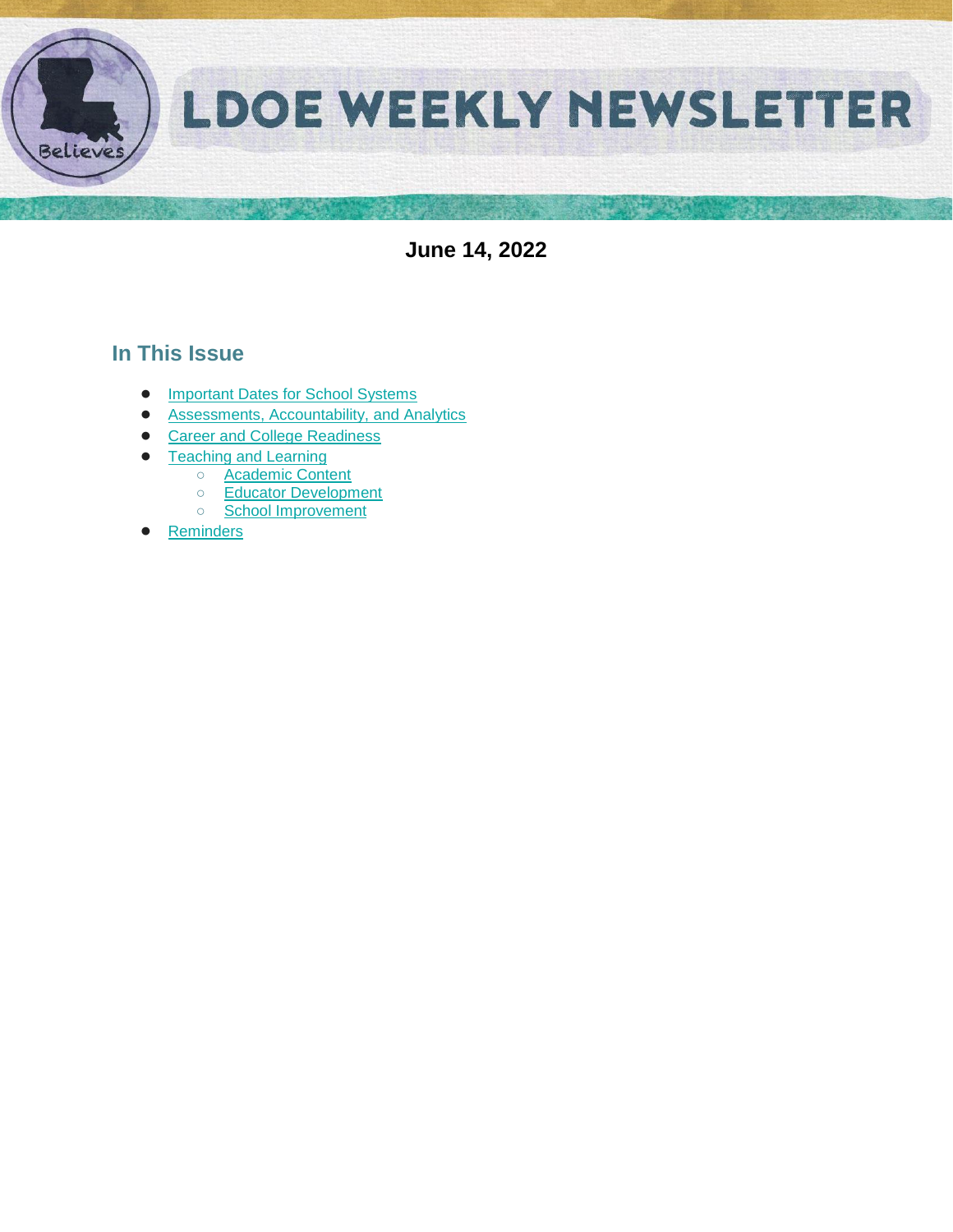# <span id="page-1-0"></span>**Important Dates for School Systems**

| <b>Office Hours</b>                                                                                                                                              |                      |  |  |
|------------------------------------------------------------------------------------------------------------------------------------------------------------------|----------------------|--|--|
| <b>Office Hours Title</b>                                                                                                                                        | <b>Zoom Link</b>     |  |  |
| Data Coordinator Office Hours                                                                                                                                    | June 16 at 1 p.m.    |  |  |
| P-EBT Data Managers Office Hours                                                                                                                                 | June 21 at 10 a.m.   |  |  |
| Early Childhood Lead Agencies Office Hours<br>June 21 at 3 p.m.                                                                                                  |                      |  |  |
| <b>Assessment and Accountability Office Hours</b>                                                                                                                | June 28 at 3:45 p.m. |  |  |
| <b>Monthly Calls*</b>                                                                                                                                            |                      |  |  |
| <b>Monthly Call Title</b>                                                                                                                                        | <b>Zoom Link</b>     |  |  |
| <b>Student Well-Being Monthly Call</b>                                                                                                                           | June 15 at 9:30 a.m. |  |  |
| Nonpublic Monthly Call                                                                                                                                           | June 15 at 3 p.m.    |  |  |
| Federal Support and Grantee Relations Monthly Cal                                                                                                                | June 16 at 10 a.m.   |  |  |
| Legislative and Policy Support Monthly Call                                                                                                                      | June 20 at 10 a.m.   |  |  |
| Assessment and Accountability Monthly Call                                                                                                                       | June 21 at 3:45 p.m. |  |  |
| <b>Nutrition Support Monthly Call</b>                                                                                                                            | July 5 at 1 p.m.     |  |  |
| <b>Charter Authorizers Monthly Call</b>                                                                                                                          | July 13 at 11 a.m.   |  |  |
| BESE Authorized Charter School Monthly Call<br>July 13 at 3 p.m.                                                                                                 |                      |  |  |
| Data Coordinator Monthly Call                                                                                                                                    | July 14 at 1 p.m.    |  |  |
| Career and College Readiness Monthly Call                                                                                                                        | July 28 at 3 p.m.    |  |  |
| Alternative Education Leaders Monthly Call                                                                                                                       | August 3 at 9 a.m.   |  |  |
| <b>Education Technology Monthly Call</b>                                                                                                                         | August 11 at 9 a.m.  |  |  |
| *Monthly call presentations are available in the School Improvement Library. View the School System<br>Support Calendar to access a complete schedule of events. |                      |  |  |
| <b>Upcoming Events</b>                                                                                                                                           |                      |  |  |
| Diverse Learners: Accelerate Louisiana's Tutoring Strategy Webinar                                                                                               | June 23 at 2 p.m.    |  |  |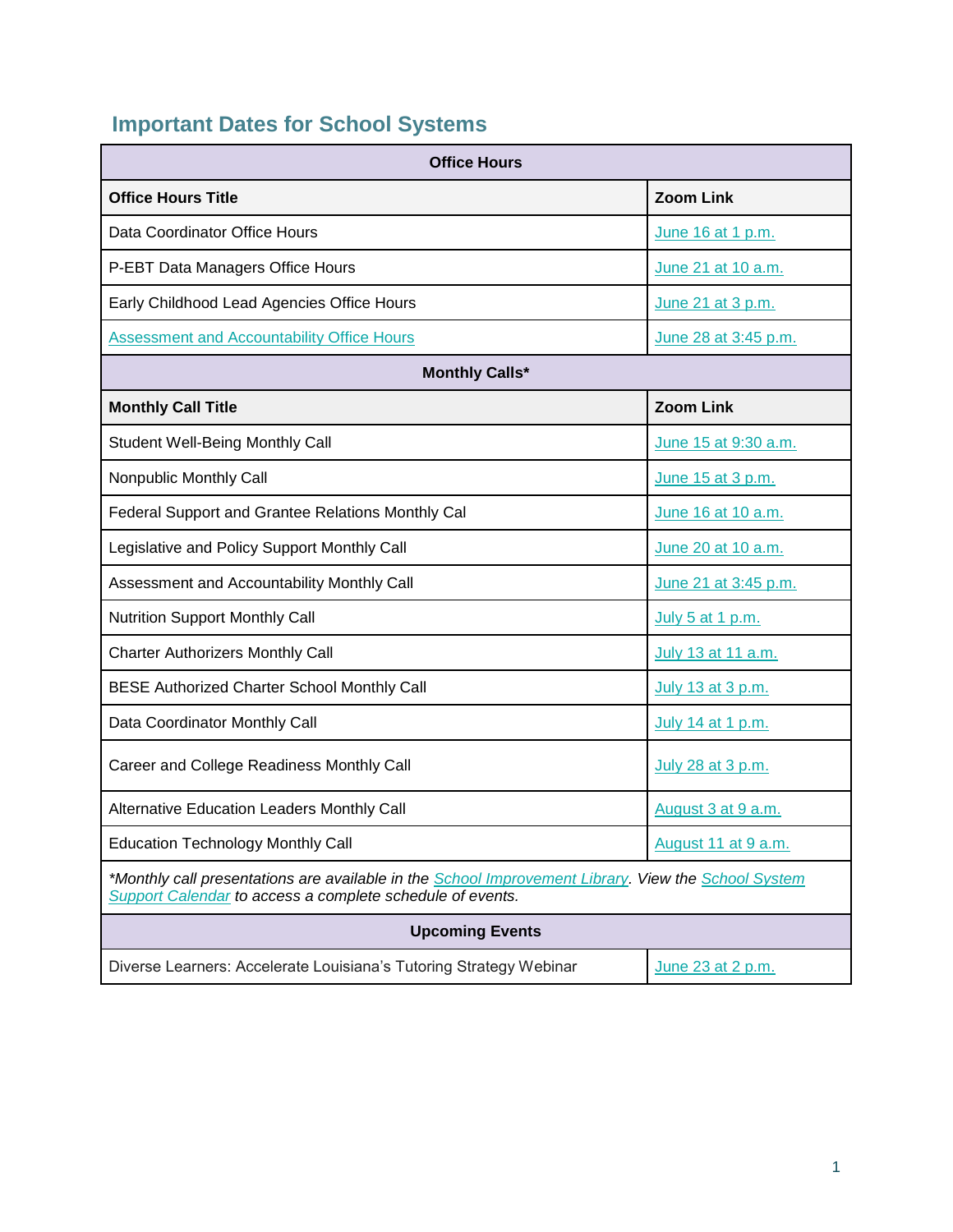# <span id="page-2-0"></span>**Assessments, Accountability and Analytics**

## **DRC Student Corrections Online Cleanup**

**Please share this information with school and district test coordinators.**

The DRC Student Corrections System opened on June 13 and will close on June 20. This process provides schools and systems with the opportunity to correct impending zeros and some demographic data for LEAP 2025 testing and LEAP Connect.

- A webinar was held on June 7. The webinar deck is available in the [Assessment Library](https://www.louisianabelieves.com/resources/library/assessment) under the *Resources and Forms* section with file name "Using DRC Student Corrections Online Cleanup 2022."
- An FAQ document is available in the same location as described above with file name "2021- 2022 DRC Student Correction System FAQ."
- District test coordinators and school test coordinators can access the system using the same login that is used for testing in the DRC platform.
- A data file has been created for LEAP grades 3-8, which does not include scores but does include confirmation of tests taken. This file is important to the cleanup process. The file is available under *Report Delivery* in DRC INSIGHT.
- No extensions can be granted for this cleanup.

Please contact [assessment@la.gov](mailto:assessment@la.gov) or [jennifer.baird@la.gov](mailto:jennifer.baird@la.gov) for questions related to DRC Student Corrections.

## **National Student Clearinghouse (College Enrollment) Data Sharing Agreement Please share this information with system leaders.**

The LDOE has entered into an agreement with the National Student Clearinghouse to obtain college enrollment for high school graduating students. National Student Clearinghouse (NSC) is the only organization that has specific enrollment and degree information from over 3,600 colleges and universities throughout the United States, whose combined enrollment represents over 96 percent of all higher education enrollments nationwide. This is an opportunity for the LDOE to offset the cost for school systems by purchasing the data in a state-level contract funded by the LDOE. The LDOE will make these data available through EdLink to school systems that sign the data sharing agreement addendum, at no cost to schools. Pursuant to La R.S. 17:3912, the LDOE is charged with making college enrollment information available to legislators, all school systems, and the public. This information will inform Louisiana's high school graduates' postsecondary success.

Action Item for School Systems who have not already submitted this NSC addendum.

- 1. Review the LDOE-NSC executed agreement[:](https://urldefense.proofpoint.com/v2/url?u=https-3A__www.louisianabelieves.com_docs_default-2Dsource_data-2Dmanagement_national-2Dstudent-2Dclearinghouse-2D-2D-2D2022.pdf-3Fsfvrsn-3D7386518-5F2&d=DwMGaQ&c=xlPCXuHzMdaH2Flc1sgyicYpGQbQbU9KDEmgNF3_wI0&r=tfo0-czka-P8BMN0du3dPA&m=uadRfWRlT6LHVvjLybWdt1j7f2AnqAWd5f_plPO3irE&s=7KP7-ieeoXBHU_TwGcvZh7kMxAKbfvv5FLqmFebCAa0&e=) [NSC Agreement](https://urldefense.proofpoint.com/v2/url?u=https-3A__www.louisianabelieves.com_docs_default-2Dsource_data-2Dmanagement_national-2Dstudent-2Dclearinghouse-2D-2D-2D2022.pdf-3Fsfvrsn-3D7386518-5F2&d=DwMGaQ&c=xlPCXuHzMdaH2Flc1sgyicYpGQbQbU9KDEmgNF3_wI0&r=tfo0-czka-P8BMN0du3dPA&m=uadRfWRlT6LHVvjLybWdt1j7f2AnqAWd5f_plPO3irE&s=7KP7-ieeoXBHU_TwGcvZh7kMxAKbfvv5FLqmFebCAa0&e=)
- 2. Obtain school system superintendent signature on this opt-in addendum[:](https://www.louisianabelieves.com/docs/default-source/data-management/national-student-clearinghouse-(2022)---addendum.docx?sfvrsn=fa386518_2) [NSC Addendum](https://www.louisianabelieves.com/docs/default-source/data-management/national-student-clearinghouse-(2022)---addendum.docx?sfvrsn=fa386518_2)
- 3. Submit the [s](https://form.jotform.com/220685140413144)igned agreement to Idedata@la.gov or use this [Submission Link](https://form.jotform.com/220685140413144)

If you are unsure if your school system has submitted the NSC addendum, please review th[e](https://datastudio.google.com/u/0/reporting/1arwh3223YKsaV7xjbgEJSf0uymYALvUH/page/ija3?params=%7B%22df2%22:%22include%25EE%2580%25800%25EE%2580%2580IN%25EE%2580%2580002%22%7D) [Data](https://datastudio.google.com/u/0/reporting/1arwh3223YKsaV7xjbgEJSf0uymYALvUH/page/ija3?params=%7B%22df2%22:%22include%25EE%2580%25800%25EE%2580%2580IN%25EE%2580%2580002%22%7D)  [Sharing Agreement Tracker.](https://datastudio.google.com/u/0/reporting/1arwh3223YKsaV7xjbgEJSf0uymYALvUH/page/ija3?params=%7B%22df2%22:%22include%25EE%2580%25800%25EE%2580%2580IN%25EE%2580%2580002%22%7D) This tracker indicates which agreements have been received.

Please [contact ldedata@la.gov](mailto:ldedata@la.gov) with questions.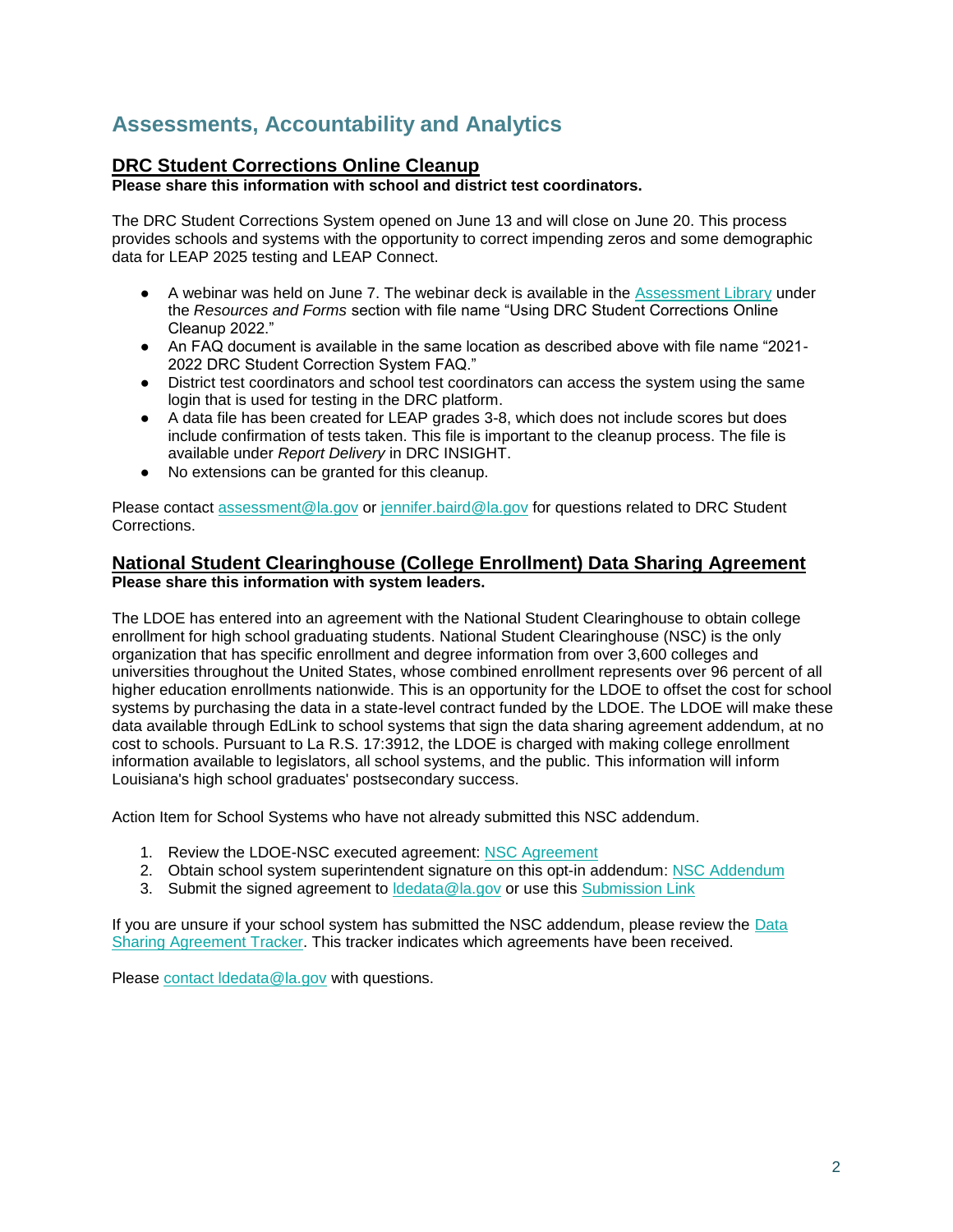## **LEAP 2025**

## **Please share this information with school and district test coordinators.**

- Available now: test setup for LEAP 2025 high school summer administration
- Due now: LEAP 2025 high school summer administration schedules to [assessment@la.gov](mailto:assessment@la.gov)

Please contact [assessment@la.gov](mailto:assessment@la.gov) with questions related to LEAP 2025.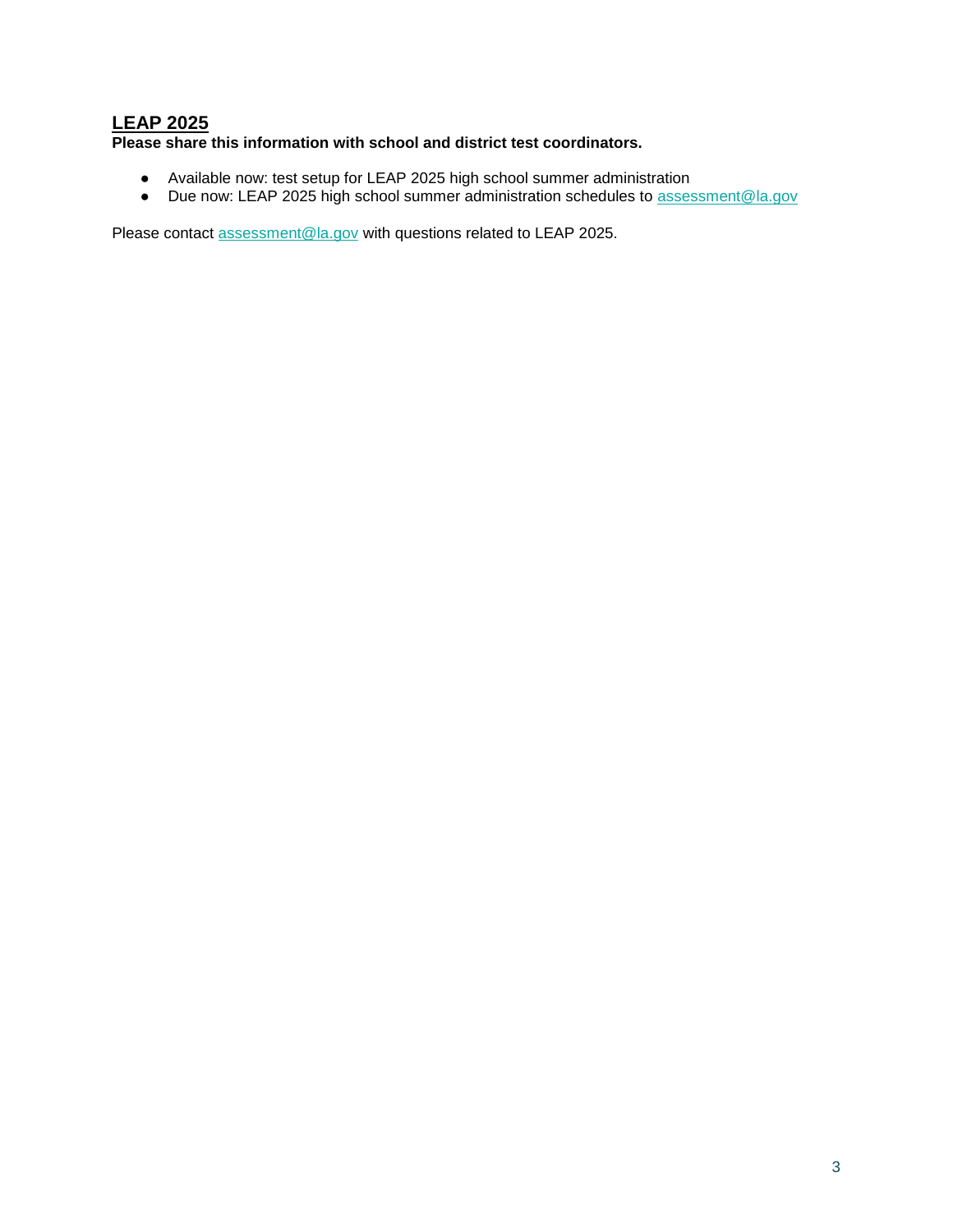# <span id="page-4-0"></span>**Career and College Readiness**

## **School Medicaid Transportation Reimbursement Webinar**

#### **Please share with school-based Medicaid coordinators, special education directors and school business managers.**

School systems interested in seeking reimbursement for transportation costs related to medicaid services should participate in this webinar to review program requirements.

- **Webinar Date and Time:** July 20, 8:30 9:30 a.m.
- **Registration Link:** [Transportation Reimbursement Webinar](https://ldoe.zoom.us/j/95292889775?pwd=Yjk3elUvcWtCR2RIWkdLRGlsZ3ZaQT09)
- **Webinar Phone Number:** 1- 470-250 -9358 or +1-470-381-2552
- **Meeting ID:** 952 9288 9775

Please contact [elizabeth.duncan@la.gov](mailto:elizabeth.duncan@la.gov) with questions.

## **School Based Medicaid Learning Collaboratives**

**Please share with school based Medicaid coordinators, special education directors and school business managers.**

The LDOE is now seeking additional school systems to participate in the 2022-2023 Medicaid learning collaboratives. The learning collaborative is a series of six webinars for school Medicaid coordinators, business managers and related service coordinators.

Each collaborative will focus on a different aspect of the Medicaid program including allowable services, documentation, funding, reimbursement, random moment time study, and the audit process. Each session is scheduled to last 30-45 minutes. There will be multiple learning collaboratives over the course of the academic year.

Space is limited to 8 school systems for each learning collaborative. If you would like to participate in an upcoming learning collaborative, please [register your interest.](https://forms.gle/YiB95v7nCYKkGU2QA) The summer learning collaborative will begin on **July 25** and the fall learning collaborative will begin on **September 12**.

Please contact [elizabeth.duncan@la.gov](mailto:elizabeth.duncan@la.gov) with questions.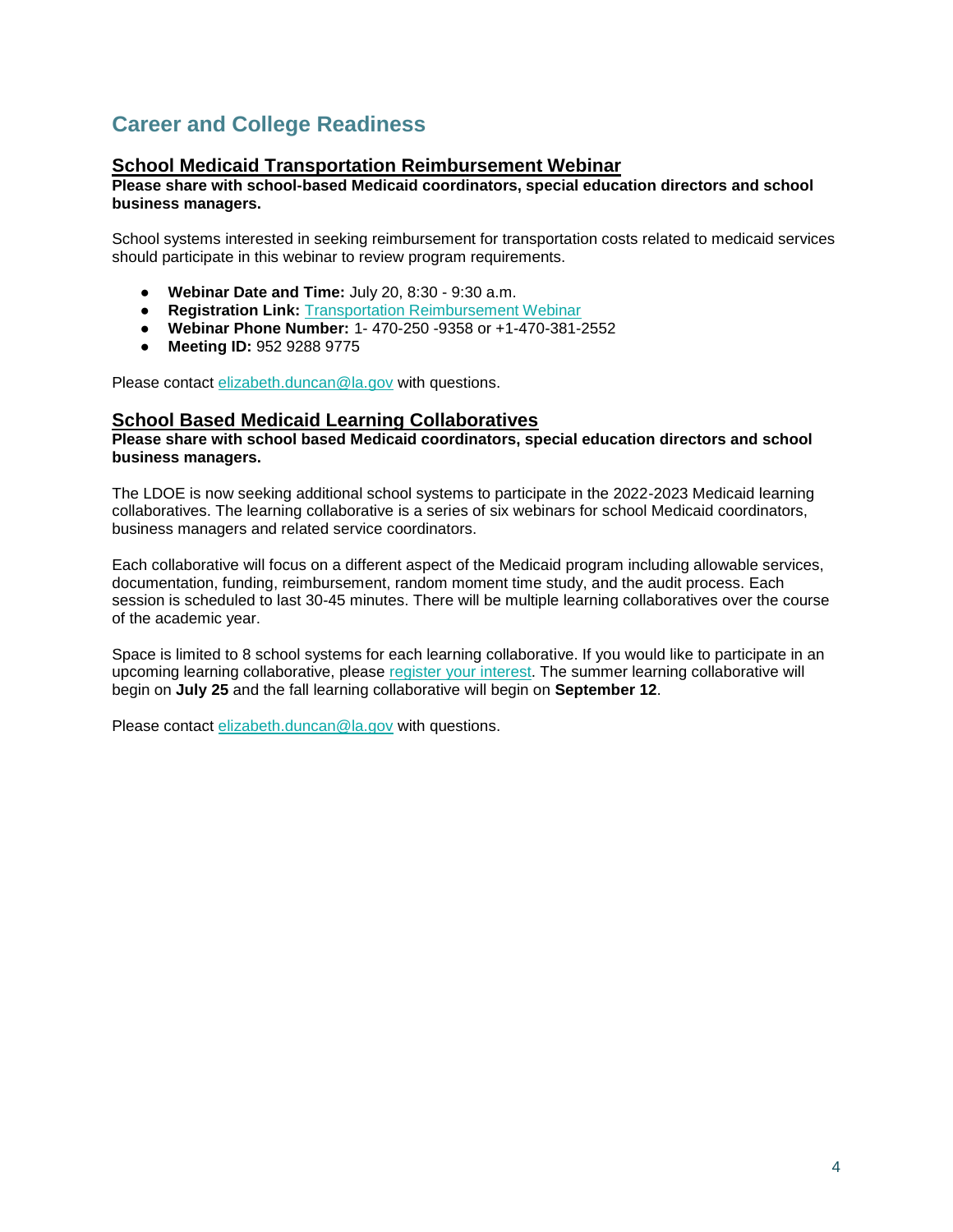# <span id="page-5-0"></span>**Teaching and Learning**

## <span id="page-5-1"></span>**Academic Content**

### **Biology, Chemistry, and Physics Curriculum Pilot Deadline Extended to July 1 Please share with principals, curriculum/science supervisors, and high school supervisors.**

Any school systems planning to pilot [OpenSciEd High School](https://www.louisianabelieves.com/docs/default-source/year-long-planning/openscied-high-school-pilot.pdf) Biology, Chemistry, and/or Physics materials during the upcoming school year must be listed with the Department as a participating pilot system in order to obtain access to materials, professional learning, and implementation support. Systems who indicated plans to implement the pilot within Super App received communication regarding specific action steps required to confirm participation. Due to the nature of this pilot, opportunities to secure kit materials and professional learning are limited and time sensitive. Systems planning to participate in the pilot must contact [STEM@la.gov](mailto:STEM@la.gov) no later than July 1.

Please contact [STEM@la.gov](mailto:STEM@la.gov) with questions.

## <span id="page-5-2"></span>**Educator Development**

#### **New Episode Released: Teacher Leader Lagniappe Podcast Please share with school and system leaders.**

Teacher Leader Lagniappe offers a little something extra for Louisiana educators. As educators, we are leaders - leaders of our families, classrooms, schools, teams, and systems. Host Em Cooper shares inspiring stories from leaders in Louisiana and across the country. You'll hear from innovators, change agents, and experts that will empower you to grow in your profession. Educators can subscribe to th[e](https://www.buzzsprout.com/1804579) [podcast](https://www.buzzsprout.com/1804579) and listen to the latest episode.

#### **Season 2: Episode 1 - Defender of Wonder, Amanda Jones**

Em Cooper interviews Amanda Jones, Teacher-Librarian at Live Oak Middle School in Watson, Louisiana. Find out Amanda's favorites as an award-winning Librarian, her journey to becoming a beloved educator, and why Librarians are essential for schools. East Feliciana is highlighted for the experiences they provide students on learning about various careers in their community.

**Share Your Stories**: Educators can submit [pictures](https://www.louisianabelieves.com/podcast) of the great things happening in your school and system for our What's Making Me Smile segment.

Please contact [em.cooper@la.gov](mailto:em.cooper@la.gov) with questions.

### **Workforce Reporting Update**

**Please share with system leaders, school leaders, human resource directors, security coordinators, and data managers.**

System and site leaders now have real-time access to their workforce reporting data. Last week, the dashboard went live during the Teacher Leader Summit, and training for the dashboard continues this summer. Please be sure to join the sessions below to learn how to access the dashboard and how to use it in your workflow.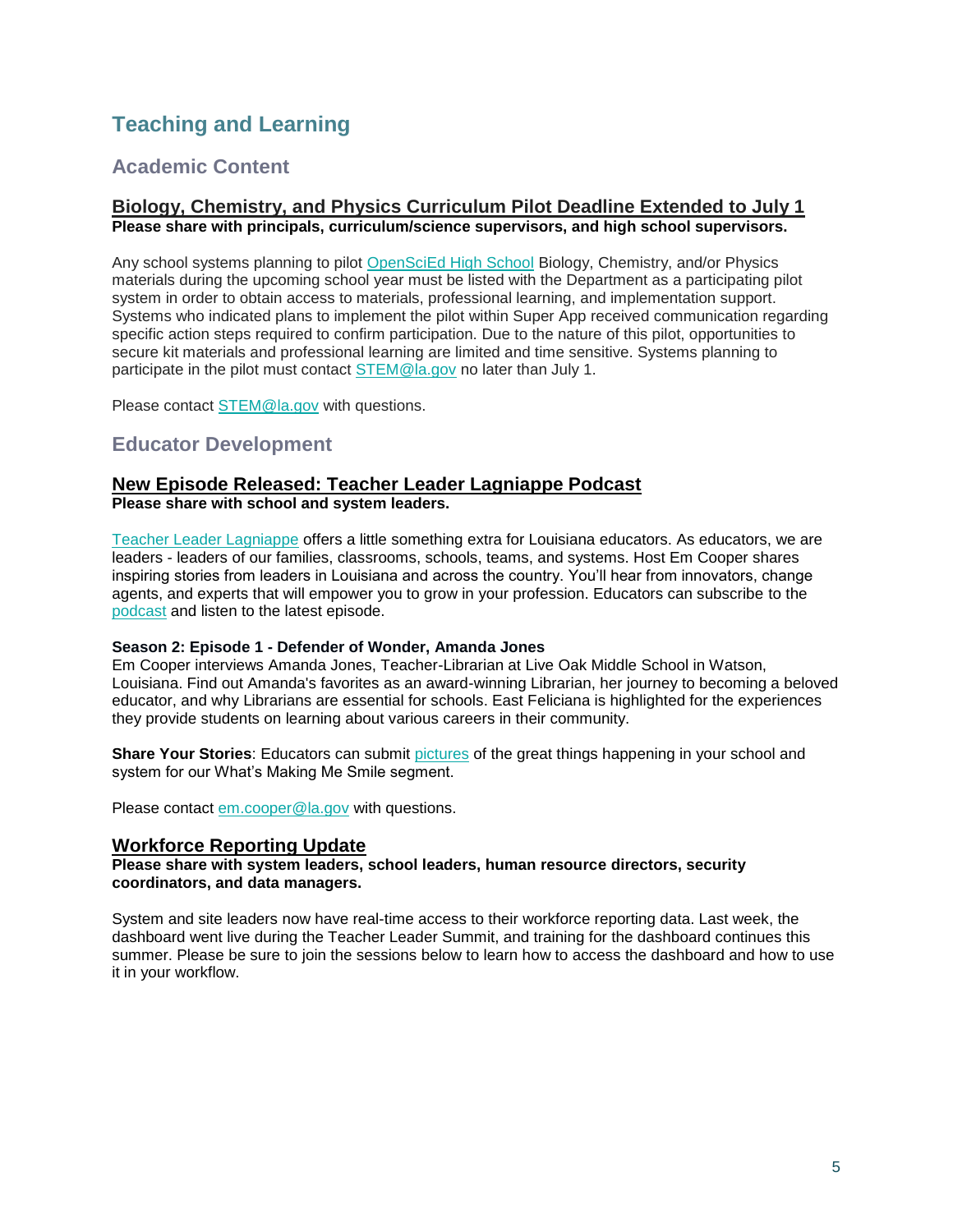**Workforce Reporting: Dashboard Best Practices (using the dashboard in your workflow)**

- **Meeting Date and Time:** July 12 at 10 a.m.
- **Meeting Link: https://zoom.us/j/8322783910?pwd=OGNiTTNXQTq4bUVqVHVaZHVET1qvdz09**
- **Meeting ID#:** 832 278 3910
- **Meeting Passcode:** i3PfJs

**Combination Training: If you are unable to attend in June or July**

- **Meeting Date and Time:** August 9 at 10 a.m.
- **Meeting Link:** <https://zoom.us/j/8322783910?pwd=OGNjTTNXQTg4bUVqVHVaZHVET1gydz09>
- **Meeting ID#:** 832 278 3910
- **Meeting Passcode:** i3PfJs

## **CLASS® Train-the-Trainer Funding Opportunity**

#### **Please share with system leaders, school leaders, human resource directors, data directors, and teacher leaders.**

During the 2022-2023 school year, schools are encouraged to choose CLASS® or NIET Teaching and Learning Standards rubrics as an option to replace Compass for [K-2 Professional Practice.](https://www.louisianabelieves.com/docs/default-source/key-compass-resources/2022-2023-k-2-teacher-professional-practice.pdf?sfvrsn=96126518_4)

Maintaining trained, certified observers is an important component sustaining the use of CLASS® in K-2. Funding is available for the [CLASS® Observer Train-the-Trainer](https://www.louisianabelieves.com/docs/default-source/key-compass-resources/k-2-class-ttt-funding-opportunity_-spring-2022.pdf?sfvrsn=95126518_4) model for systems with CIR/UIR-A schools. At the school system level, the Train-the-Trainer model will allow school system leaders to build and sustain a cadre of certified observers.

Please contact [lori.pennison@la.gov](mailto:lori.pennison@la.gov) with questions.

## **2022-2023 Mentor Waiver Application**

#### **Please share with school and system leaders.**

At the April BESE meeting, the Board approved a waiver for the Mentor policy for the 2022-2023 school year. Mentor teacher waivers will be granted on a case-by-case basis through the application process established by the LDOE and at no fee. The waiver will be issued by the LDOE for educators highly recommended by the Mentor's principal and who possess one or more of the following qualifications:

- 1. Two years of Highly Effective Compass ratings;
- 2. National Board Certification;
- 3. Statewide or national distinction for excellence in teaching;
- 4. Experience as a TAP mentor, master teacher, executive master teacher, or certified TAP evaluator;
- 5. Content leader experience, as evidenced by participation in Content Leader training or redelivery of professional development; or
- 6. Master's or doctorate in education and exemplary experience hosting student teachers.

The 2022-2023 Mentor Waiver [Application](https://louisianabelieves.smapply.io/prog/) will open on **July 19, 2022**.

Mentor Waiver Applications must be created by the system leader responsible for resident placement and/or Mentor recruitment and support. We encourage system leaders leading this work to attend one of the two Mentor Waiver Application [webinars.](https://ldoe.zoom.us/j/3455048179)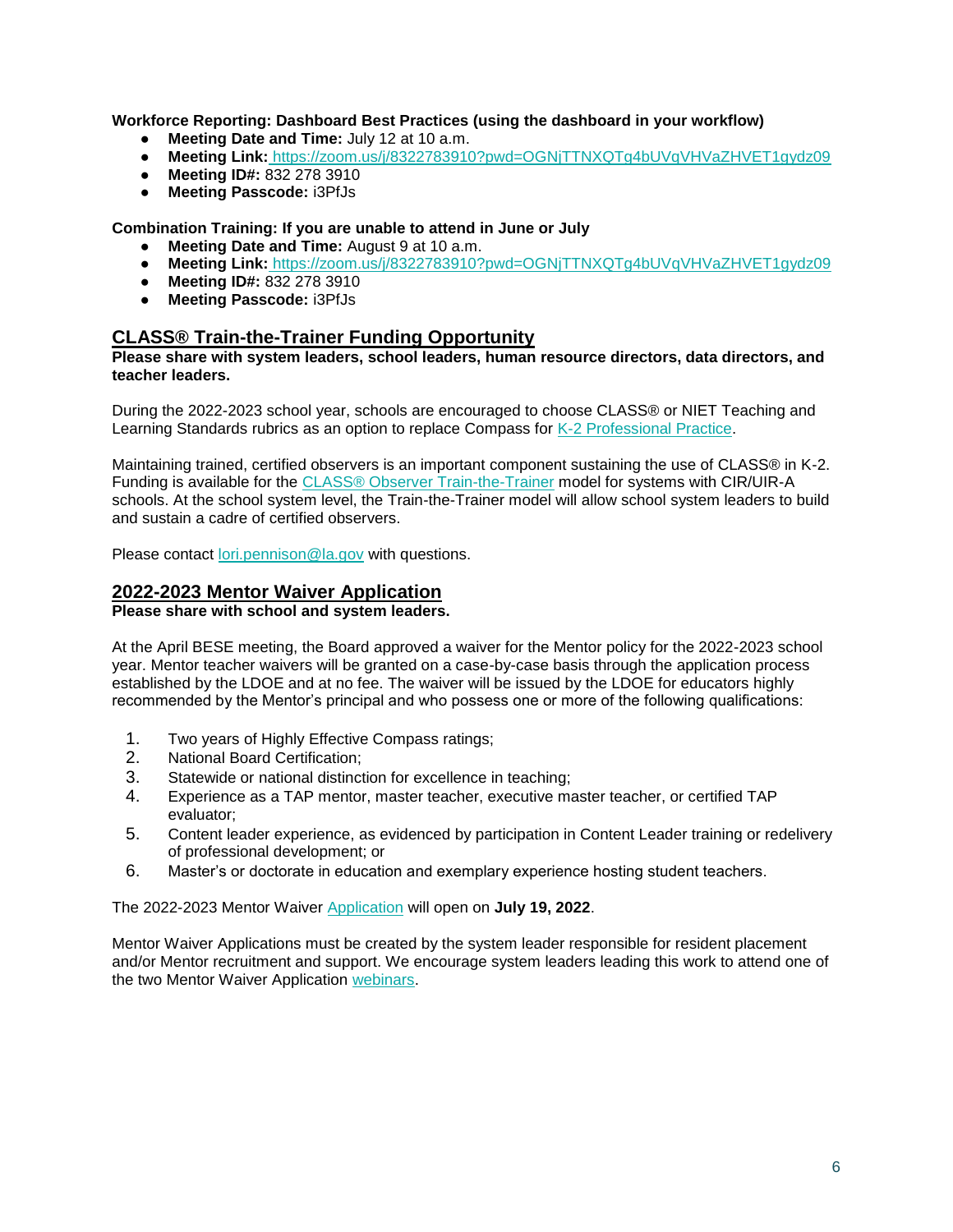**Webinar Dates/Time:** July 19 from 10-11 a.m. or July 21 from 1:30-2:30 p.m. **Webinar Link:** <https://ldoe.zoom.us/j/3455048179> **Passcode:** 3455048179 **Phone:** 1-470-381-2552

Please contact [believeandprepare@la.gov](mailto:believeandprepare@la.gov) with questions.

## **Educator Development End-of-Year Surveys**

**Please share the following survey links with the principals, mentors, and Louisiana Pre-Educator Pathway system leads.** 

- **2022 Believe and Prepare [Principal Survey](https://form.jotform.com/221314340045137) closing June 15** To be completed by **all principals** that have had teachers complete Mentor or Content Leader training or have Mentors that served on their campus as a mentor to an undergraduate or post baccalaureate resident.
- **2022 Believe and Prepare [Mentor Teacher Survey](https://form.jotform.com/221314653046145) closing June 15** To be completed by **all Mentors** that have completed training or served as a mentor to an undergraduate or post baccalaureate resident.
- **[Louisiana Pre-Educator Pathway](https://form.jotform.com/221244804572048) closing June 23** To be completed by the school system Pre-Educator Pathway/Grow Your Own lead.

Please contact [believeandprepare@la.gov](mailto:believeandprepare@la.gov) with questions.

#### **Teacher Leader Summit**

#### **Please share with summit attendees.**

Louisiana's largest professional development event for educators opened May 31 for its tenth anniversary at the Ernest N. Morial Convention Center in New Orleans. Teacher Leader Summit brought together educators from across the state for an energy-filled, inspiring event that closes out one school year and inspires attendees in their planning for the next.

The theme of the tenth annual Teacher Leader Summit was **Making a Comeback**, a reference to the resiliency educators have demonstrated over the past several years and how Louisiana continues to make significant academic strides in the face of immense adversity.

To celebrate the tenth year and Making a Comeback, educators were invited to visit the photo booth throughout the week. Images taken at the photo booth were then compiled into a [mosaic image.](https://api.fotomasterltd.net/photo-mosaic-booth/live/presentation.html?clientId=1236037&eventId=1653681992658-LDOE_-_Final&columns=54&rows=36&focusOption=true) Can you spot your photo?

Please contact [ldoeevents@la.gov](mailto:LDOEevents@la.gov) with questions.

### **Real-time Early Access to Literacy (REAL) Summer Tutoring Cycle Please share with system leaders.**

The REAL summer tutoring cycle has begun. The summer cycle is May 23 - July 22, 2022.

The PowerPoint presentations from the summer webinar for Tutoring Service Providers and the summer webinar for school systems can be found on the [REAL website.](https://www.louisianabelieves.com/academics/real-time-early-access-to-literacy)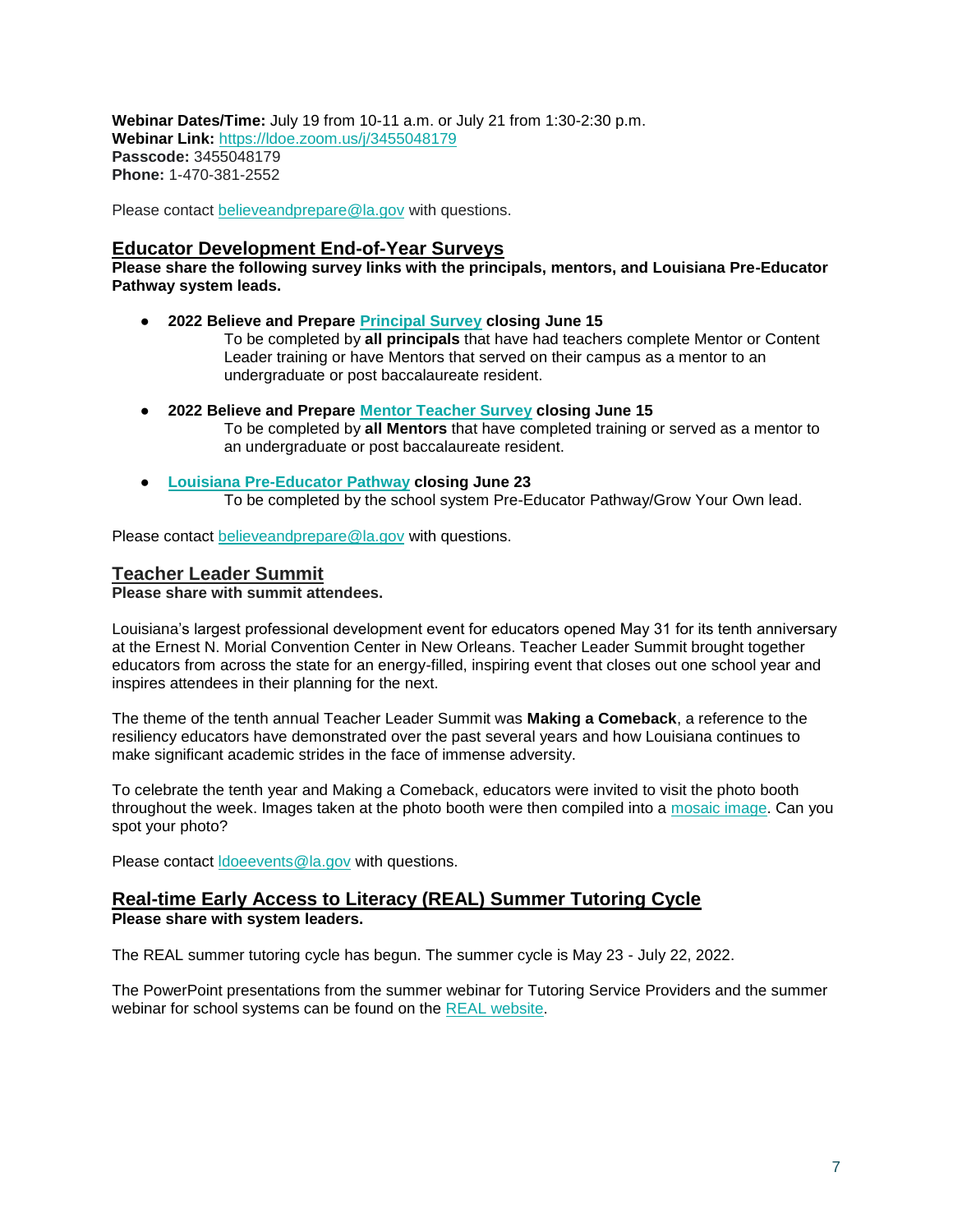#### **Pre/Post Assessment**

All Tutoring Service Providers will administer a pre/post literacy screener to students during the first and last week of each tutoring cycle. The Pre/Post Assessment Sum[mer Guidance](https://drive.google.com/file/d/1wY3o8SORcsJopqILT0F8EPOQ-53JWGMY/view?usp=sharing) document will contain all required assessment materials for each grade level.

If you have a new REAL contact person for your school system, please email that information to [holly.manson@la.gov.](mailto:holly.manson@la.gov)

### **Summer Learning Programs**

**Please share with summer learning program coordinators.**

Systems should expect to share information about student outcomes through the completion of a survey following the conclusion of the Summer Learning Program. The survey covers four broad topics: program information, student attendance (required), measures of outcomes (required), and student/parent/staff surveys (strongly encouraged). The measuring effectiveness section of the Summer Learning Program [Guidance](https://www.louisianabelieves.com/docs/default-source/academics/summer-learning-program-guidance-2021.pdf?sfvrsn=9f5a6618_2) can be used as a guide for more detail about the data collection topics.

Please contact [keisha.thomas2@la.gov](mailto:Keisha.Thomas2@la.gov) with questions.

## **School Improvement Best Practices**

### **Please share with system leaders.**

The 2022 Louisiana School Improvement Best Practices training sessions are delivered virtually unless otherwise noted by your school system. If you have not registered to attend the training sessions, it is encouraged to register as soon as possible. The [training sessions](https://www.louisianabelieves.com/docs/default-source/district-support/louisiana-best-practices---summer-2022-general-training-dates.pdf?sfvrsn=22316518_2-Summer-2022-General-Dates.pdf) will be capped for capacity to allow for facilitators to better engage with individual educators. Each school can send up to five participants. [Registration](https://na.eventscloud.com/website/38017/) for the virtual training sessions will close two weeks prior to the start date.

All CIR and UIR-A schools will be required to participate in the Instructional Leadership Team (ILT) Support and Teacher Collaboration Support training sessions, as well as the accompanying online portal and two days of on-site and/or virtual coaching as follow-up support to the training.

- If a CIR or UIR-A school participated in ILT support or Teacher Collaboration support trainings in Summer 2021, then it is required that they complete the next level training in that area in Summer 2022.
- If a CIR or UIR-A school did not participate in ILT support and Teacher Collaboration support trainings in Summer 2021, then it is required that they complete the foundational training in those areas in Summer 2022.

While all CIR and UIR-A schools are required to participate in the Instructional Leadership Team Support and Teacher Collaboration Support training sessions, all schools in Louisiana may participate in this opportunity to support implementation of these essential practices this summer.

Please contact [keisha.thomas2@la.gov](mailto:Keisha.Thomas2@la.gov) with questions.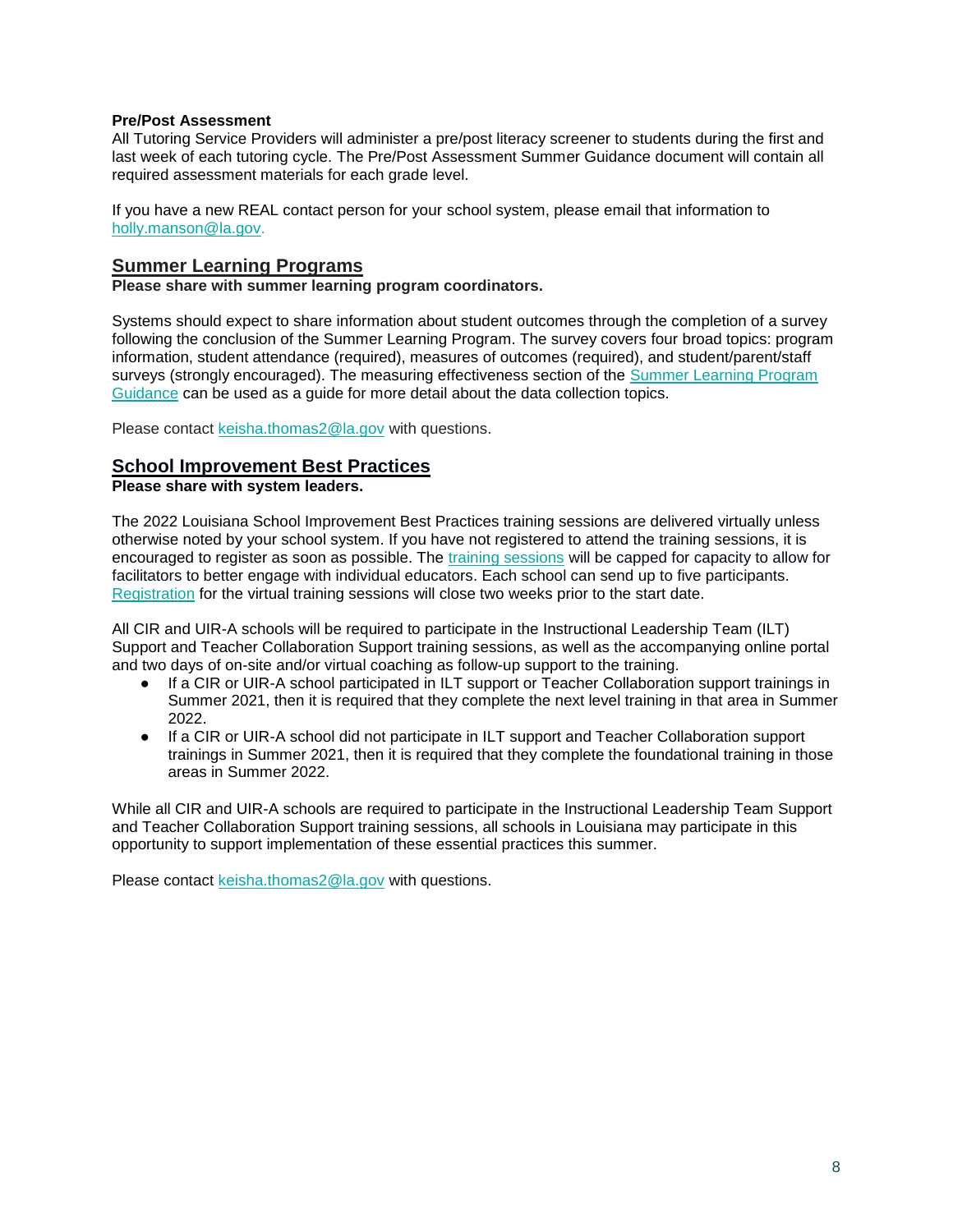## <span id="page-9-0"></span>**School Improvement**

## **School Support Institutes 2022 - 2023**

## **Please share with school and system leaders.**

[Registration](https://www.louisianabelieves.com/docs/default-source/district-support/school-support-institutes-registration.pdf?sfvrsn=1a696518_2) is now open for School Support Institutes 2022-2023. Registration closes July 8, 2022.

The following types of traditional public and charter schools should register:

- CIR labeled schools
- UIR-A labeled schools
- UIN CLSD grant recipients to attend the Literacy Pathway
- Non-label schools in systems approved for Achieve! funding to attend SSI

The registration process for system leaders and school-based instructional leadership teams should be coordinated by the system's **SSI point-of-contact.** The point-of-contact is the system leader who has been designated to receive all SSI-related information. To assist with the registration process, the pointof-contact is responsible for ensuring that principals of designated schools complete SSI registration and for completing registration for any system leaders attending SSI per the [system seat allocation chart.](https://www.louisianabelieves.com/docs/default-source/district-support/school-support-institutes-overview.pdf?sfvrsn=6f16991f_10) If your system has not yet designated a point-of-contact for SSI, please send that name and email address to [schoolimprovementdivision@la.gov.](mailto:schoolimprovementdivision@la.gov)

Updated information about SSI, including the registration directions, learning pathways, training dates/times, and venues can be accessed on the [Division of School Improvement page.](https://www.louisianabelieves.com/schools/school-improvement)

Please contact [schoolimprovementdivision@la.gov](mailto:schoolimprovementdivision@la.gov) with questions.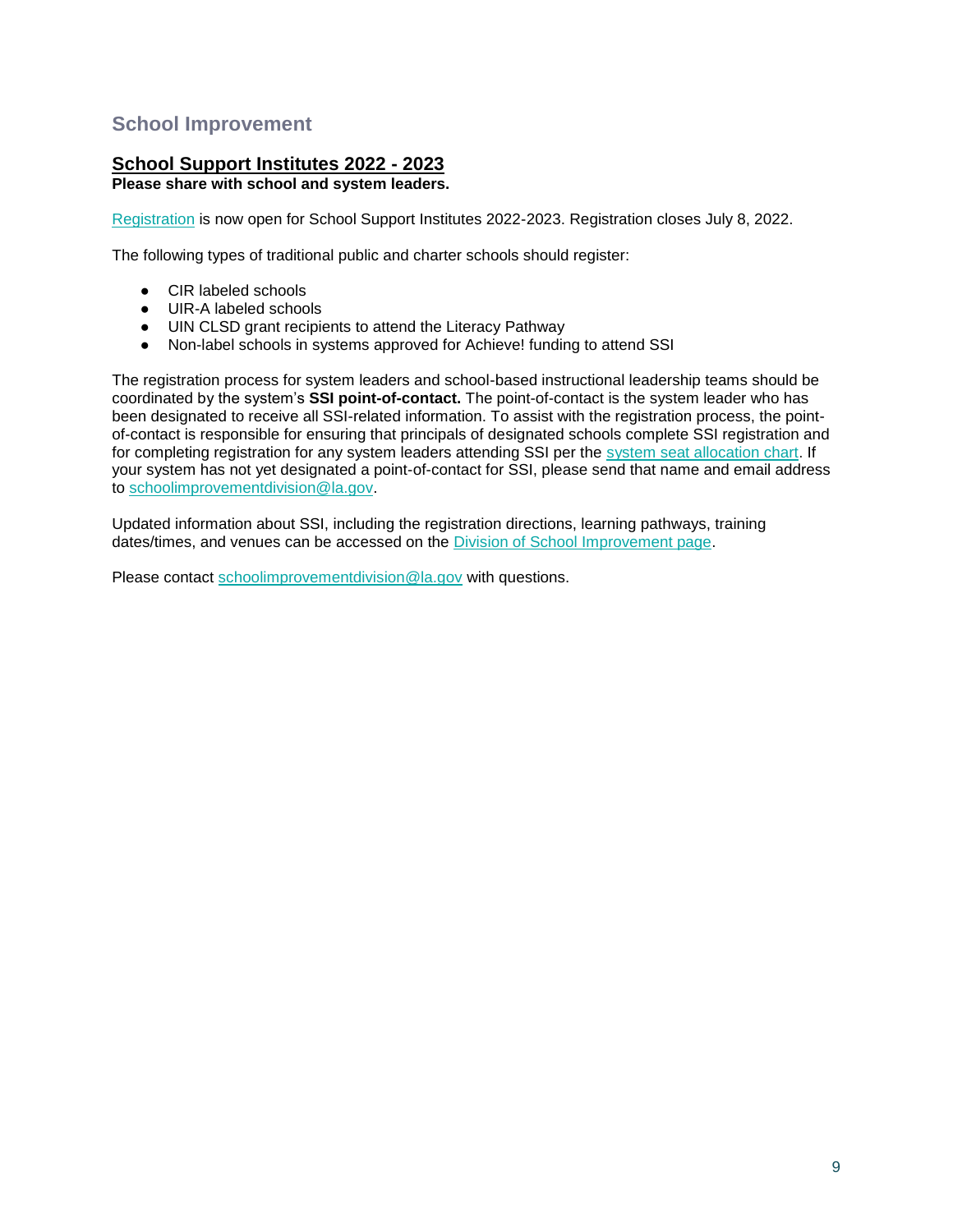## **Reminders**

- [Operations](#page-11-0)
- **[Career and College Readiness](#page-12-0)**
- [School System Relations](#page-13-0)
- [Teaching and Learning](#page-14-0)
	- o **[Academic Content](#page-14-1)**
	- o [Diverse Learners](#page-15-0)
	- [Educator Development](#page-16-0)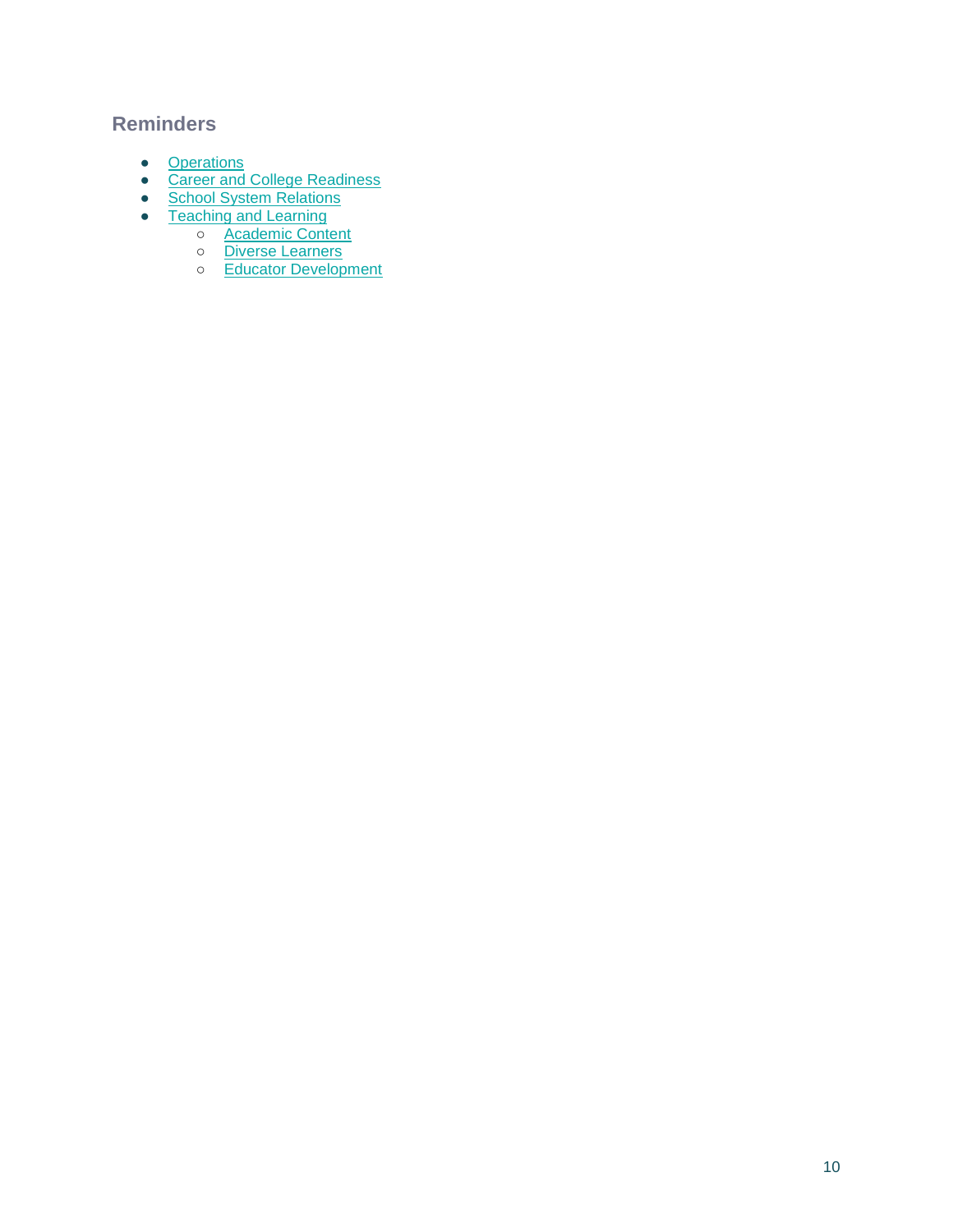## <span id="page-11-0"></span>*Operations*

## **Consolidated Monitoring Schedule for 2021-2022 SY (4th Quarter)**

**Please share with Federal Programs and IDEA Directors.**

The Department conducts annual monitoring of school systems to ensure compliance with federal and state requirements. To assist school systems in thoughtful planning and preparation for a scheduled monitoring event, the Department is releasing th[e](https://www.louisianabelieves.com/docs/default-source/links-for-newsletters/2021-2022-consolidated-monitoring-schedule_public_5-12-22.pdf) [consolidated monitoring schedule for the 2021-2022](https://www.louisianabelieves.com/docs/default-source/links-for-newsletters/2021-2022-consolidated-monitoring-schedule_public_5-12-22.pdf)  [school year\\*](https://www.louisianabelieves.com/docs/default-source/links-for-newsletters/2021-2022-consolidated-monitoring-schedule_public_5-12-22.pdf). This schedule is tentative and the agency reserves the right to make adjustments as necessary.

The assigned Statewide Monitoring Team Leader will send a more detailed monitoring notification reminder, along with any necessary planning documents or instructions, directly to Superintendents and Federal Program Directors of each school system appearing on the monitoring schedule. Th[e](https://www.louisianabelieves.com/docs/default-source/links-for-newsletters/2021-2022_4th-quarter-monitoring-schedule-only_public.pdf) [fourth](https://www.louisianabelieves.com/docs/default-source/links-for-newsletters/2021-2022_4th-quarter-monitoring-schedule-only_public.pdf)  [quarter monitoring schedule](https://www.louisianabelieves.com/docs/default-source/links-for-newsletters/2021-2022_4th-quarter-monitoring-schedule-only_public.pdf) is now available.

Please contact [doe-program.monitoring@la.gov](mailto:DOE-program.monitoring@la.gov) if you have any questions about the monitoring schedule or program monitoring related to the Every Student Succeeds Act (ESSA) or Individuals with Disabilities Education Act (IDEA).

*\*School systems that have been severely impacted by a disaster and are currently listed on the schedule are encouraged to contact* [doe-program.monitoring@la.gov.](mailto:DOE-program.monitoring@la.gov)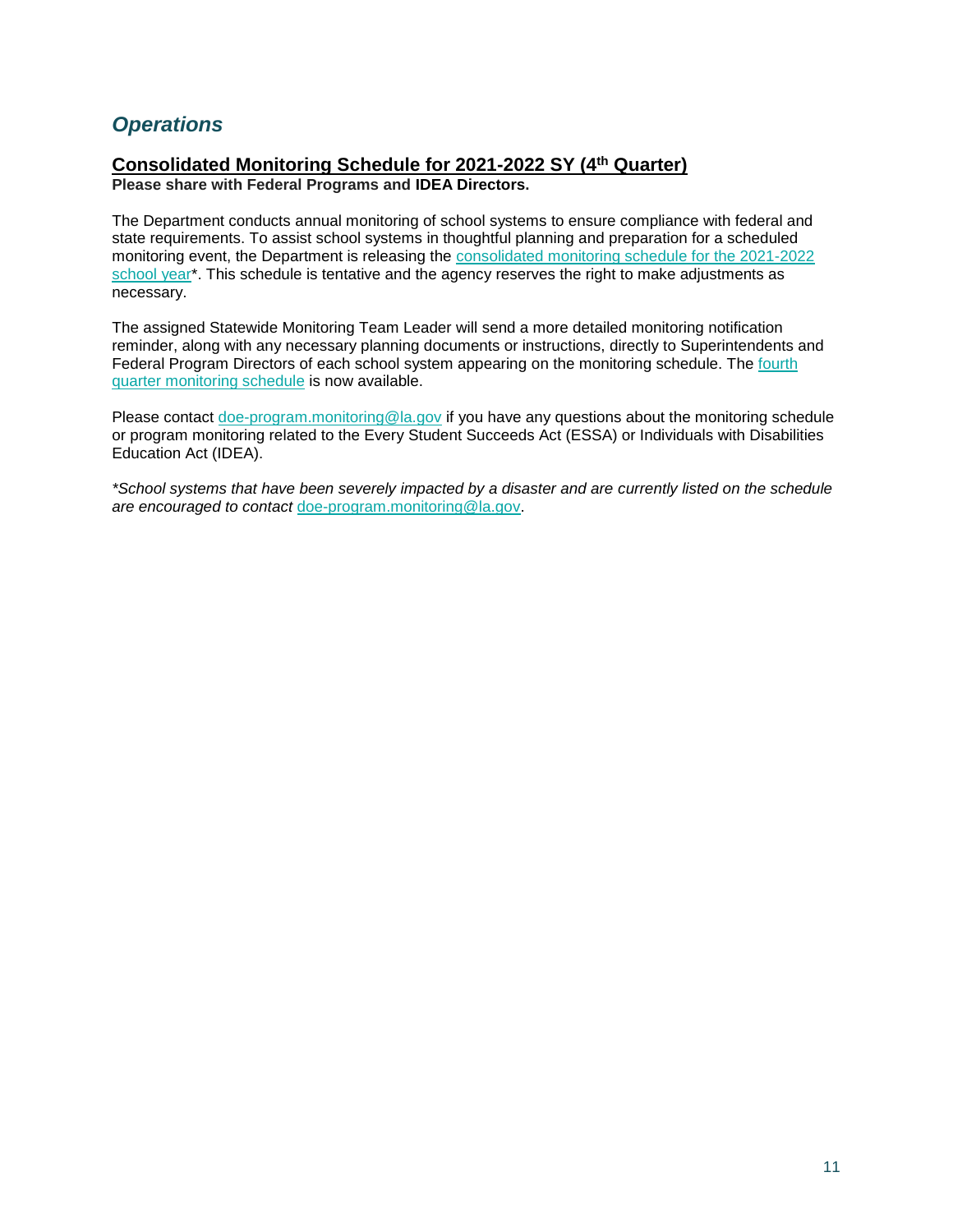## <span id="page-12-0"></span>*Career and College Readiness*

## **Classroom Security Resources**

**Please share with school system leaders and safety coordinators.**

In 2018, the Office of State Fire Marshal issued Memorandums 2018-02 and 2018-03 regarding classroom security for existing educational (grades K-12) and daycare facilities. Chief Dan Wallis, Louisiana State Fire Marshal, has shared additional resources around these memorandums. They can be accessed in the [School Policy library.](https://www.louisianabelieves.com/docs/default-source/policy/sfm-school-security-2022-memos.pdf?sfvrsn=6d696518_5/)

Most importantly, in these memos are directives on the type of locking devices and mechanisms that are allowable (i.e. deadbolts, door stops, etc.), so please review these carefully and fully.

Copies of the memorandum may be accessed in the School Policy library. If there are additional questions, please contact the Office of State Fire Marshal's Plan Review Staff at 1-800-256-5452, or via message at [www.lasfm.org,](http://www.lasfm.org/) using the contact us feature.

## **Medicaid Funding for Personal Care Services Information Webinar**

**Please share with school based Medicaid coordinators, special education directors and school business managers.**

Medicaid will now reimburse school districts for personal care services provided to students. Personal aides assisting students with positioning, behavior cueing, grooming, eating and mobility may be eligible for reimbursement.

The LDOE along with Jason Coker from Postlethwaite and Netterville is presenting a webinar to review reimbursement procedures, program requirements, training and documentation requirements. Interested participants are encouraged to register for the upcoming webinar.

- **Webinar Date and Time:** June 21 from 10:30 11:30 a.m.
- **Webinar Registration:** [PCS Webinar Registration](https://forms.gle/9q1PG4ebn9epjFuu5)

Please contact [elizabeth.duncan@la.gov](mailto:elizabeth.duncan@la.gov) with questions.

### **2022 High School EMS Program Update Webinar**

**Please share with CTE supervisors, school counselors, and administrators.**

The [High School EMS Education Program Manual](https://ldh.la.gov/assets/oph/ems/2022/220524HighSchoolEMSEdProgramGuide.pdf) has been updated, and serves to bring the guidance in line with recent changes to state statutes and policies. The revised manual will serve as the official guidance for the 2022-2023 school year and moving forward. EMS Education will host a webinar to present the revised manual and other updates.

- **Webinar Date and Time:** July 22 at 9 a.m.
- **Webinar Link:** [https://us02web.zoom.us/j/85439683772](https://us02web.zoom.us/j/85439683772?pwd=Wk53cFBPNjRJQnU5d0I3WmJERS85Zz09)
- **Meeting ID:** 854 3968 3772
- **Passcode:** 7WgNa1

Please contact [ems.education@la.gov](mailto:ems.education@la.gov) with questions.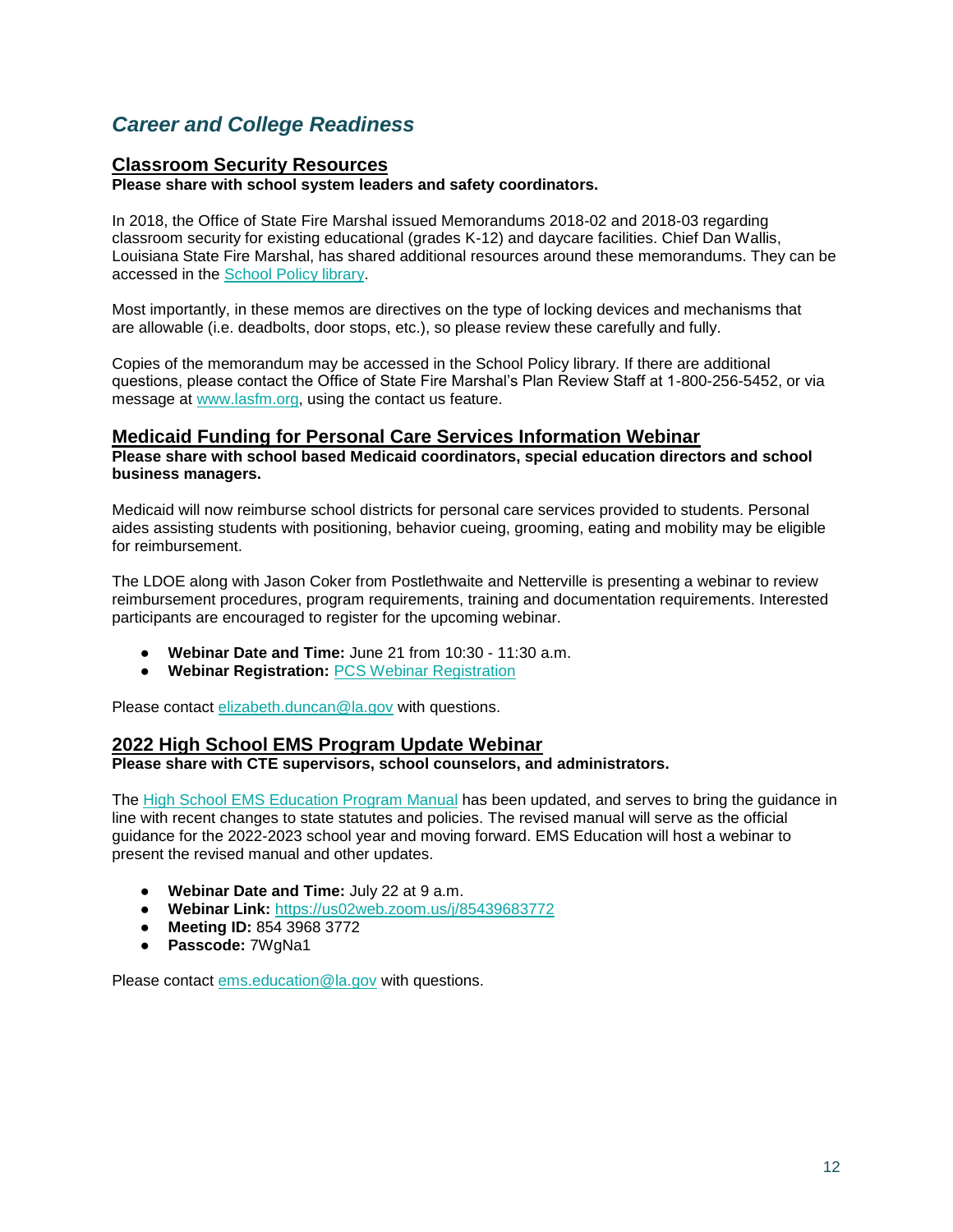## <span id="page-13-0"></span>*School System Relations*

## **Department celebrates excellent educators**

**Please share with teachers, school and system leaders.** 

During the opening session of the Teacher Leader Summit, the Department was proud to announce live the *[2023 Teacher and Principal of the Year Finalists](https://www.louisianabelieves.com/docs/default-source/awards/2023-teacher-and-principal-of-the-year-finalists.pdf)*. These educators are making exceptional gains with students. Their commitment to student success exemplifies Louisiana's teaching profession.

In addition to naming the finalists for Teacher and Principal of the Year, the Department announced the [2022 Public Interest Fellowship](https://www.louisianabelieves.com/docs/default-source/awards/public-interest-fellowship-overview.pdf?sfvrsn=8bf19c1f_2) recipient, Brian Gough from St. Charles Parish. The fellowship allows recipients to spend the upcoming school year advocating for a key education initiative aligned to the Department's priorities. Winners are chosen from the previous year's list of Teacher of the Year semifinalists and finalists. Gough's fellowship initiative is focused on researching best practices for industry recruitment for internship programs.

Also during the opening session at the summit, other state-level honorees were recognized and celebrated. These honorees included the [New Teacher of the Year Finalists,](https://www.louisianabelieves.com/docs/default-source/awards/new-teacher-of-the-year-finalists-announcement.pdf) [Early Childhood Teacher](https://www.louisianabelieves.com/academics/award-programs)  [and Leader Finalists,](https://www.louisianabelieves.com/academics/award-programs) [Milken Educator Award recipients,](https://www.milkeneducatorawards.org/) and Louisiana's [Presidential Awards for](https://www.paemst.org/)  [Excellence in Mathematics and Science Teaching](https://www.paemst.org/) recipients. Information about these award programs can be found on the Department's [Awards page.](https://www.louisianabelieves.com/academics/award-programs)

All of these excellent educators will be honored at the *16thAnnual Excellent Educators Awards Gala* that will be held at the World War II Museum on the evening of July 30, 2022. This exciting event is cosponsored by **Dream Teachers**.

Congratulations to these outstanding educators!

Please contact excellenteducators@la.gov with questions.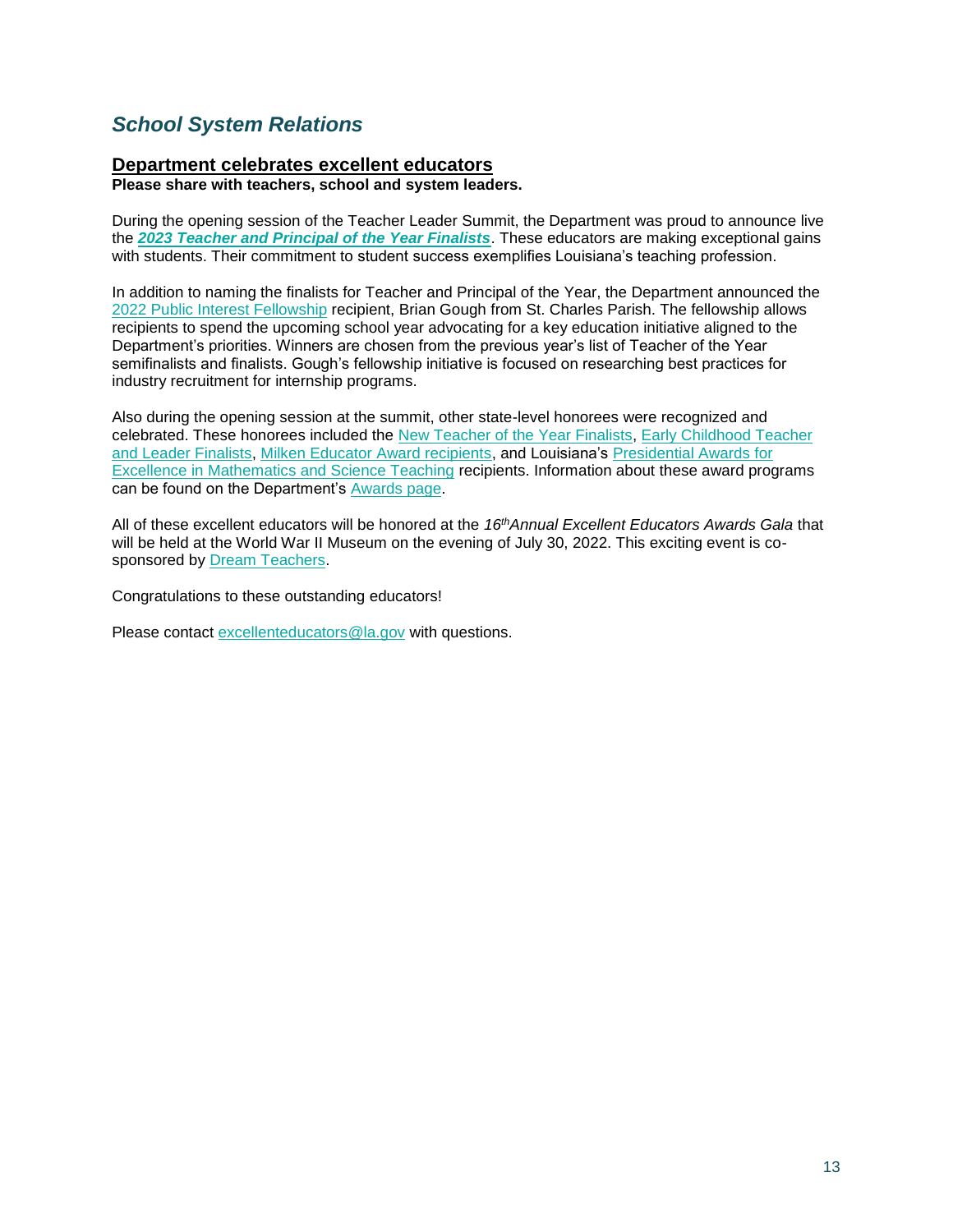# <span id="page-14-0"></span>*Teaching and Learning*

## <span id="page-14-1"></span>**Academic Content**

#### **Instructional Support: Instructional Material Reviews Please share with content supervisors and administrators.**

The Department conducts ongoing reviews of instructional materials to support school systems in adopting curricula in all core subjects. Newly rated Tier 1 materials are listed below. All tiered reviews can be found on the [Annotated Reviews](http://www.louisianabelieves.com/academics/ONLINE-INSTRUCTIONAL-MATERIALS-REVIEWS/curricular-resources-annotated-reviews) webpage. The status of all instructional materials submissions can be found in the [Weekly Report.](https://www.louisianabelieves.com/docs/default-source/curricular-resources/online-instructional-materials-reviews.pdf?sfvrsn=a26b841f_654)

| <b>Publisher</b>                  | <b>Title and Grade Levels</b>                               | <b>Core Subject</b> | <b>Tiered Rating</b> |
|-----------------------------------|-------------------------------------------------------------|---------------------|----------------------|
| <b>Achievement First</b>          | Achievement First Math, Grades K-4                          | Math                | Tier 1               |
| Amplify Education, Inc.           | Amplify Science Louisiana, Grade 7                          | Science             | Tier 1               |
| Children's Literacy<br>Initiative | Blueprint for Early Learning, Ages 4-5                      | <b>ECE</b>          | Tier 1               |
| Open Up Resources                 | EL Education Language Arts, Grades 6-8                      | <b>ELA</b>          | Tier 1               |
| Teaching Strategies,<br>LLC       | The Creative Curriculum® for Family<br>Child Care, Ages 0-5 | <b>ECE</b>          | Tier 1               |

Please contact [louisianacurriculumreview@la.gov](mailto:LouisianaCurriculumReview@la.gov) with questions.

## **Zearn Data Sharing Agreement**

### **Please share with math curriculum leads, superintendents and data managers.**

The Department has executed a statewide [data sharing agreement with Zearn](https://www.louisianabelieves.com/docs/default-source/data-management/zearn---may-2022.pdf?sfvrsn=884a6518_2) on behalf of school systems using the high-quality curriculum Zearn Math for core instruction during the school year or as part of a [Summer Learning Program,](https://www.louisianabelieves.com/docs/default-source/accelerate/accelerate-math-summer-learning-2022.pdf?sfvrsn=7f746418_18) and/or as part of a [high-dosage tutoring program.](https://www.louisianabelieves.com/docs/default-source/accelerate/accelerate-math.pdf?sfvrsn=433c6618_30) This agreement, by way of [addenda,](https://www.louisianabelieves.com/docs/default-source/data-management/zearn---addendum.docx?sfvrsn=63496518_2) allows individual school systems to opt in, so that they may also receive the services provided and protect the privacy of students. To opt in, system superintendents will sign and submit the [Zearn Addendum](https://www.louisianabelieves.com/docs/default-source/data-management/zearn---addendum.docx?sfvrsn=63496518_2) to the Department by either uploading to this [JotForm](https://form.jotform.com/221037256699160) or emailing the signed agreement to Idedata@la.gov. Please note, this data sharing agreement does not take the place of a school system's individual contracted services directly established with Zearn. This agreement allows school systems to share data with Zearn and for Zearn to share non-student personally identifiable information with the LDOE.

Please contact [ldedata@la.gov](mailto:LDEdata@la.gov) with questions.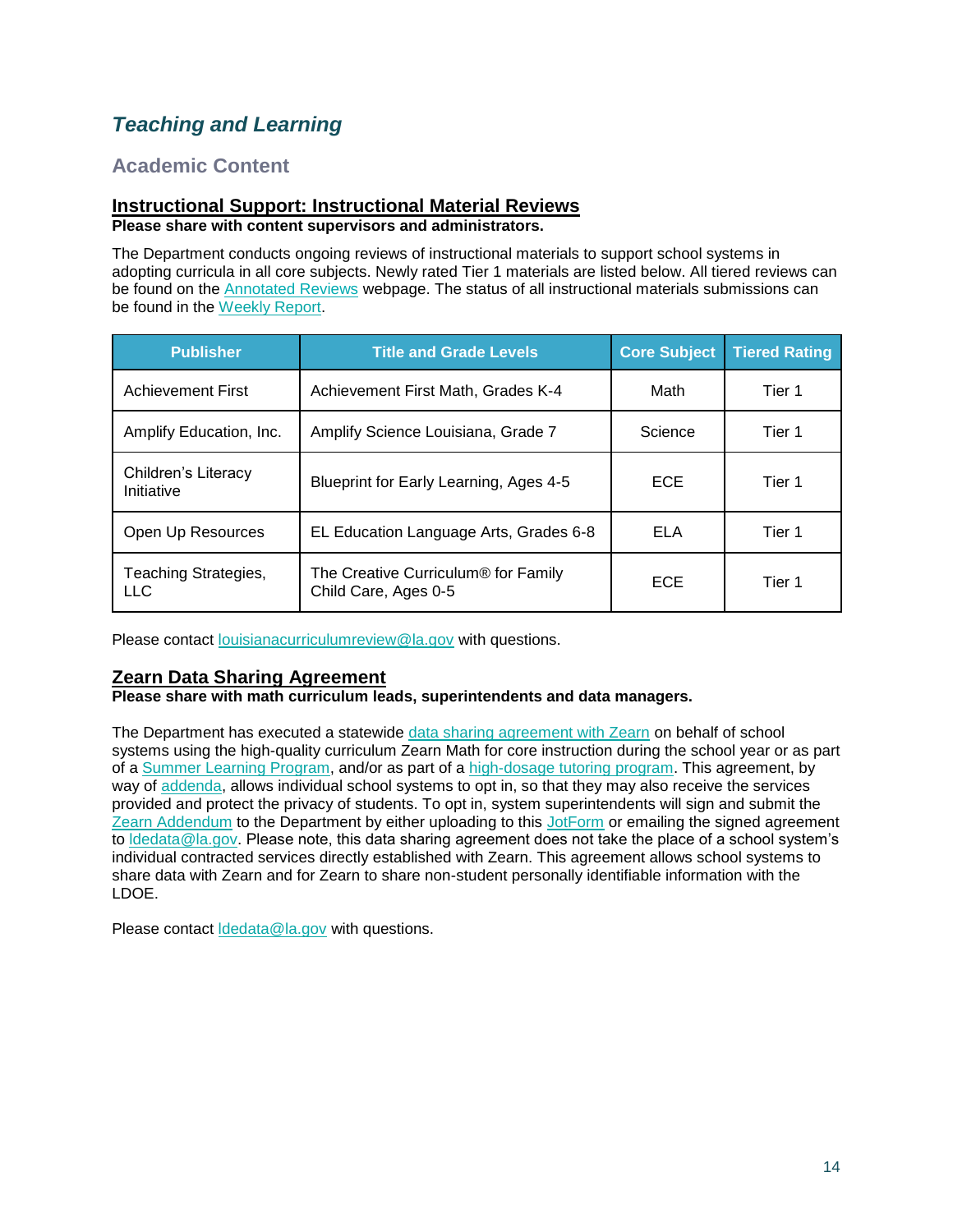## <span id="page-15-0"></span>**Diverse Learners**

## **Foundational Literacy Modules for Grades 4-8 Educators Registration Open**

**Please share with system leaders, special education leaders, special educators, interventionists, EL educators.** 

The Department has partnered with Public Consulting Group (PCG) to offer five free asynchronous science of reading modules for grades 4 - 8 educators. The Professional Development Modules are focused on content that is teacher-friendly and provides the knowledge and skills necessary for intermediate and middle school classrooms instruction by applying age-appropriate science of reading strategies. The five topics include understanding the science of reading, exploring phonics and advanced word study, creating fluent readers, developing vocabulary and increasing reading comprehension. Modules will open monthly beginning at the end of May and remain available throughout the 2022 - 2023 school year. [Registration](https://forms.office.com/pages/responsepage.aspx?id=wxCx2SVMeUO5euJIk4zBe480GuvBKj1CvXxROcKQzeNUMlI4S0tDVFhPSkVXNU5DNkJDSlhXNkFHMy4u) is open and will remain open throughout the release.

Please contact [diverselearnersupport@la.gov](mailto:diverselearnersupport@la.gov) with questions.

## **Guidance for Leading Inclusive Special Education Programs**

**Please share with school system leaders and special education directors/supervisors.**

The Department released the fifth issue of Guidance for Leading Inclusive Special Education Programs: [Positive Behavioral Interventions and Supports.](https://louisianabelieves.com/docs/default-source/students-with-disabilities/guidance-for-leading-inclusive-special-education-programs---positive-behavior-intervention-supports-(may-2022).pdf?sfvrsn=474c6518_6) School system leaders and special education supervisors are encouraged to collaboratively review the guidance document and utilize the [Positive Behavior](https://docs.google.com/document/d/1q2qNZQ2kIWVZDHd9tUWJ4YMogd_kQgPvRQRPa6GkTyo/edit)  [Strategies: A Leader's Inventory for Action](https://docs.google.com/document/d/1q2qNZQ2kIWVZDHd9tUWJ4YMogd_kQgPvRQRPa6GkTyo/edit) to plan for potential next steps.

Please contact [diverselearnersupport@la.gov](mailto:diverselearnersupport@la.gov) with questions.

#### **Accelerate Louisiana's Tutoring Strategy: Diverse Learners Please share with school system leaders and special education directors/supervisors.**

The Department remains committed to our belief that in order to address unfinished learning, we must provide equal-access, effective tutoring. The pandemic, as well as, weather related events has continued to cause an unprecedented disruption in the education of students throughout Louisiana. In response, systems must continue planning to address students' unfinished learning.

On [June 23 at 2 p.m.](https://ldoe.zoom.us/j/92095514424) the Division of Diverse Learners will host a webinar to take a deep dive into the existing guidance to support school systems in embedding Louisiana's Pre-K to High School Tutoring Strategy into their operation structure.

Webinar Date and Time**:** June 23 at 2 p.m. Webinar Link[:](https://ldoe.zoom.us/j/98516651581?pwd=RGRGTHZHQ1YwSnBKT0RRU2toSFRsdz09) https://ldoe.zoom.us/j/92095514424 Webinar Phone Number: 312-626-6799 Meeting ID#: 920 9551 4424

Please contact [diverselearnersupport@la.gov](mailto:diverselearnersupport@la.gov) with questions.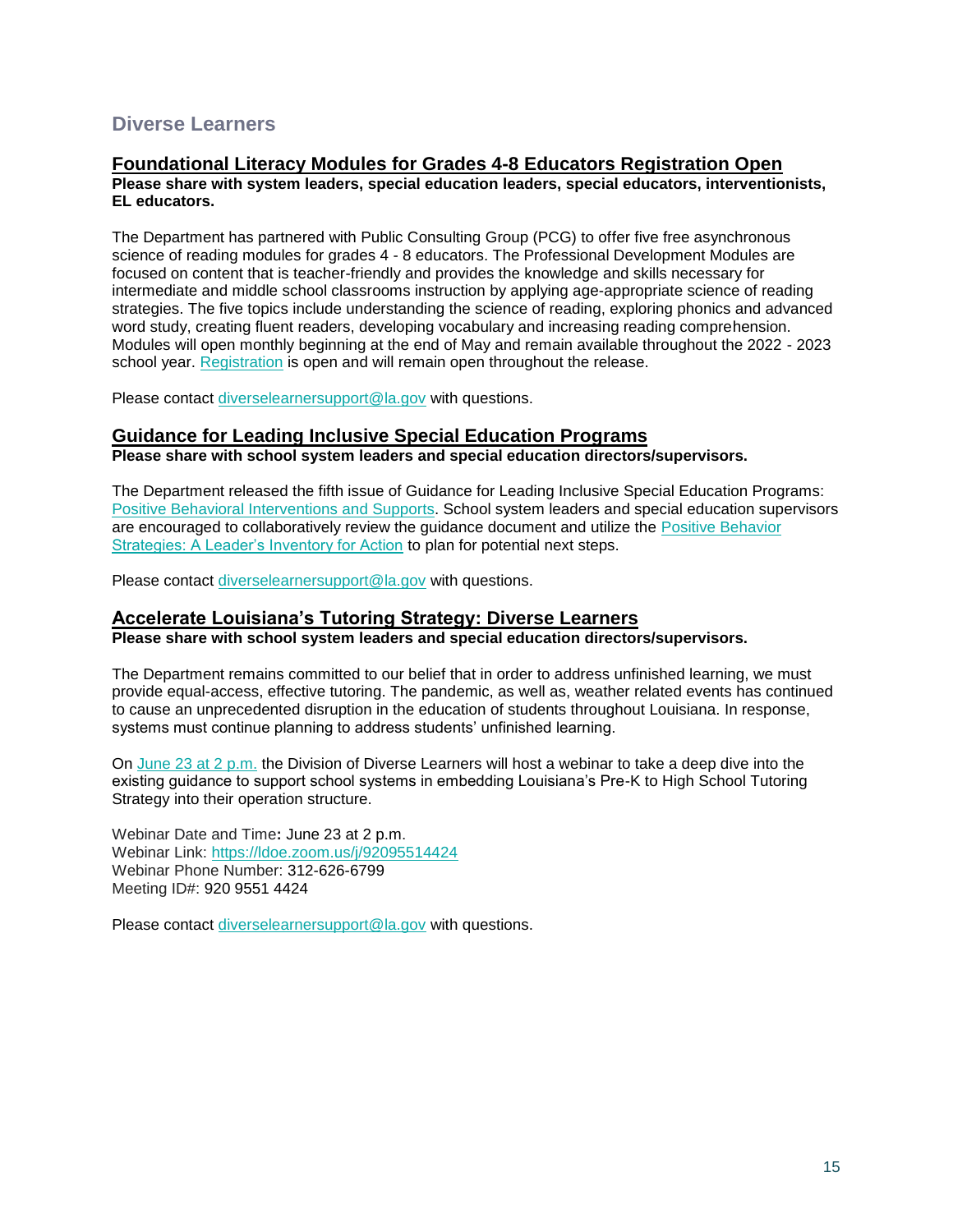## <span id="page-16-0"></span>**Educator Development**

## **New Teacher Experience: Summer Kick Off Registration**

**Please share with school leaders and system leaders.**

The Department will host the [New Teacher Experience: Summer Kick Off](https://www.louisianabelieves.com/docs/default-source/awards/new-teacher-experience-summer-kick-off.pdf?sfvrsn=fa4e6518_2) on **July 25** in Baton Rouge. This will be a full day of professional development and fun to welcome our new Louisiana teachers.

[Registration](https://docs.google.com/forms/d/e/1FAIpQLSfhekakJahgArZUUi0-BZWjbk4jKUVVmTZCiyN8cliZfIc9jg/viewform?usp=sf_link) for this event will be first come, first served. The [registration link](https://docs.google.com/forms/d/e/1FAIpQLSfhekakJahgArZUUi0-BZWjbk4jKUVVmTZCiyN8cliZfIc9jg/viewform?usp=sf_link) is now open. School systems must have the name and email address of new teachers in order to register for this event. New teachers must already be hired by a school system in order to be registered.

Registration will close on **July 8** or once capacity is reached, whichever comes first. New teachers registered for this event will receive logistical details via email prior to the event, and will be asked to confirm their attendance.

Please contact [laurie.carlton@la.gov](mailto:laurie.carlton@la.gov) with questions.

## **New Teacher Experience: Pilot Opportunity**

**Please share with school leaders and system leaders.**

The New Teacher Experience (NTE) [Pilot](https://www.louisianabelieves.com/docs/default-source/awards/new-teacher-experience-pilot-overview.pdf) will provide school systems strategies to foster a community of practices and create conditions for effective teaching and learning. In addition, the pilot will support the direct work of principals, mentors, and colleagues with new teachers. Participating school systems will be asked to implement best practices throughout the year and work with the LDOE in fine tuning the New Teacher Experience.

School systems may be interested in participating in this pilot if they do not have a support program in place for new teachers, or if they have one that they want to modify to include additional best practices. All pilot participants will need to have teachers participate in at least two of the following supports for new teachers:

- Affinity groups
- Professional Development Modules
- Mentoring

Funding will be provided to support the NTE pilot. Funding may be used for:

- Stipends for Mentors supporting new teachers.
- Funding for Mentor training and credentialing.
- Travel costs for attending in person trainings.
- Completion stipends for participating new teachers.

The [application](https://docs.google.com/forms/d/e/1FAIpQLSfXpXTbVsgATUfszGUasz8u8FmATMATAzjMi7LnLUpN-B7Eug/viewform?usp=sf_link) for this pilot opportunity is open now. If interested, please submit an application by **June 24.**

Please contact [laurie.carlton@la.gov](mailto:laurie.carlton@la.gov) with questions.